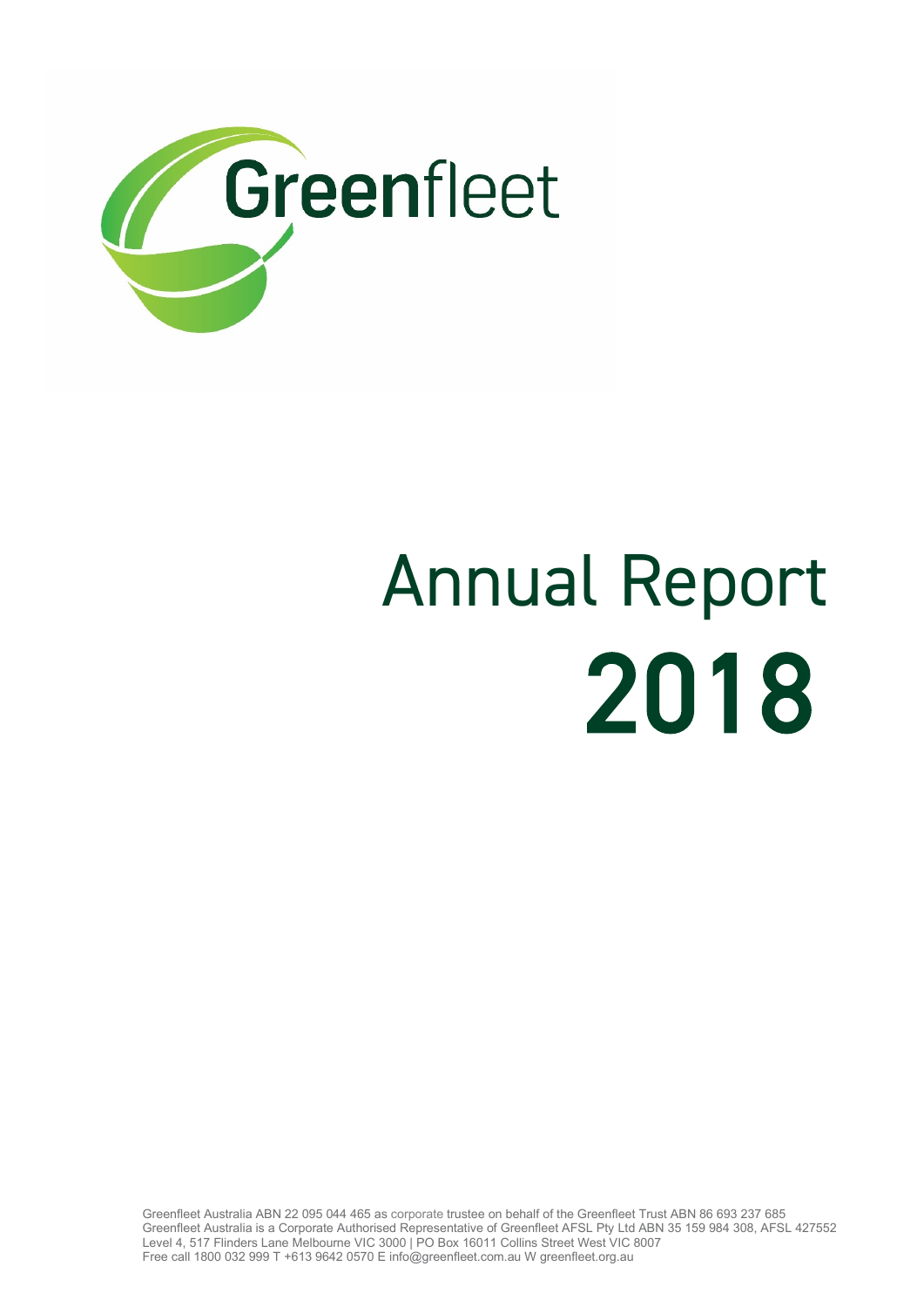#### **Overview**

Greenfleet had an exciting year in 2018 and with the help of our business and individual supporters, we have made a significant impact on Australia's landscape, environment and climate.

Despite the challenges of drought and a changing climate, we planted 71,807 trees which will capture 73,659 tonnes of carbon emissions over their lifetime to help fight the impacts of climate change. To date, we have now planted over 9.2 million trees across more than 500 forests.

In April, we welcomed His Royal Highness, The Prince of Wales to Bundaberg to discuss the Low Glow project that protects endangered sea turtles from artificial light pollution as well as its contribution to Great Barrier Reef conservation. We also joined the Kowanyama Aboriginal Shire Council and local community to plant 1,000 trees in Cape York.

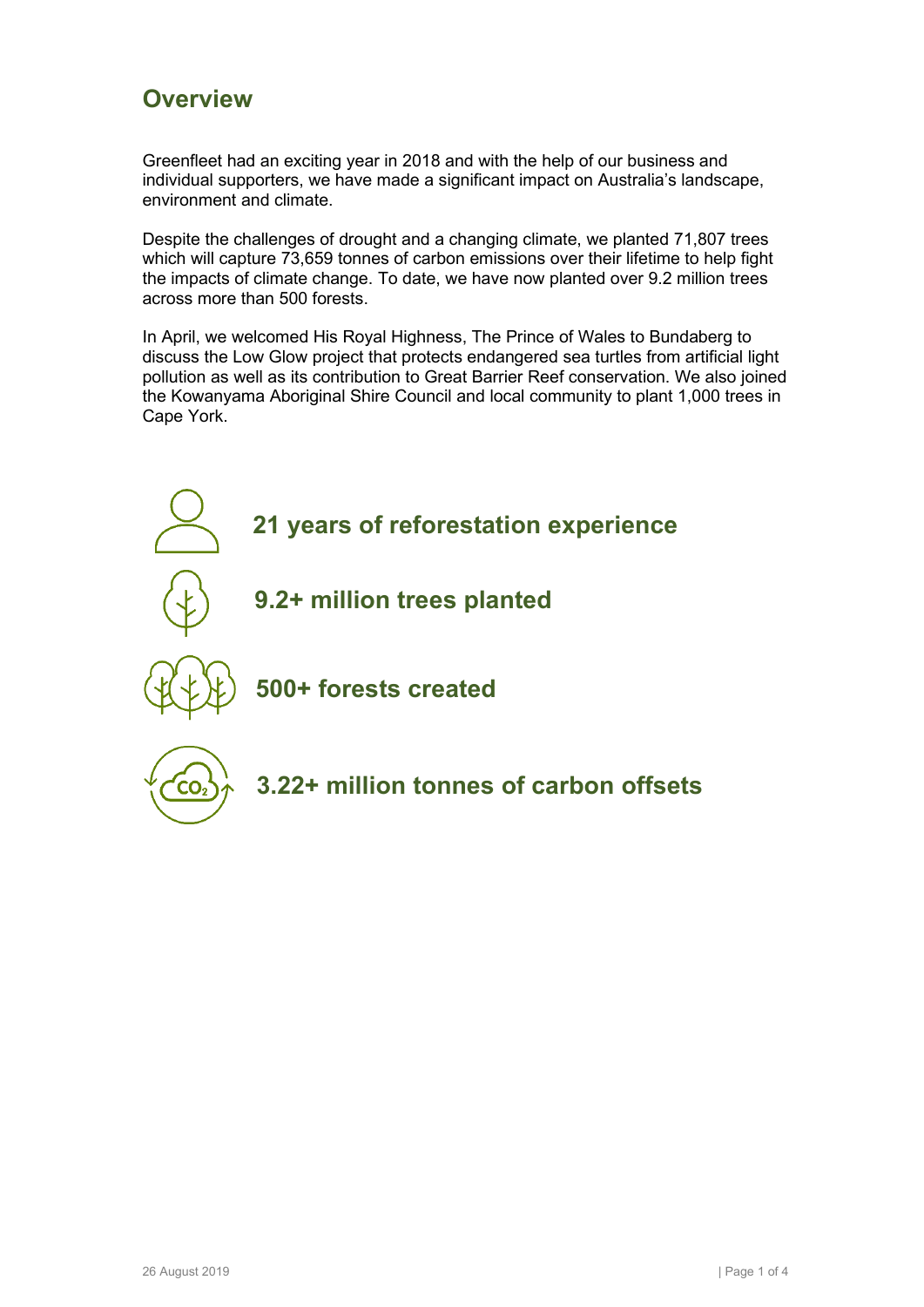# **Financials**

Greenfleet's financial year operates from 1 January to 31 December. The following table compares financial performance for 2018 to 2017**.** 

| <b>INCOME</b>                       | 2018        | 2017        |
|-------------------------------------|-------------|-------------|
| Program revenue                     | \$4,358,318 | \$3,135,667 |
| Other revenue                       | \$51,080    | \$49,155    |
| <b>Total revenue</b>                | \$4,410,318 | \$3,184,822 |
| <b>EXPENSES</b>                     |             |             |
| Forestry, planting &<br>maintenance | \$2,790,110 | \$1,357,676 |
| Supporter engagement                | \$632,675   | \$592,703   |
| Thought leadership &<br>research    | \$209,981   | \$150,418   |
| Administration                      | \$347,662   | \$399,459   |
| Total expenses                      | \$3,980,318 | \$2,500,256 |
| <b>OPERATING</b><br><b>SURPLUS</b>  | \$430,018   | \$683,866   |

Greenfleet's Financial Reports have been audited by Pitcher Partners.

Note: this includes a significant carbon revision based on improved carbon accounting, as well as income and expenditure relating to a major project at Upper Stony Creek.

### **Greenhouse Gas Inventory**

In 2018, Greenfleet's own operations generated 61 tonnes of CO2 -e.

Greenfleet will offset these carbon emissions through our native biodiverse reforestation program.

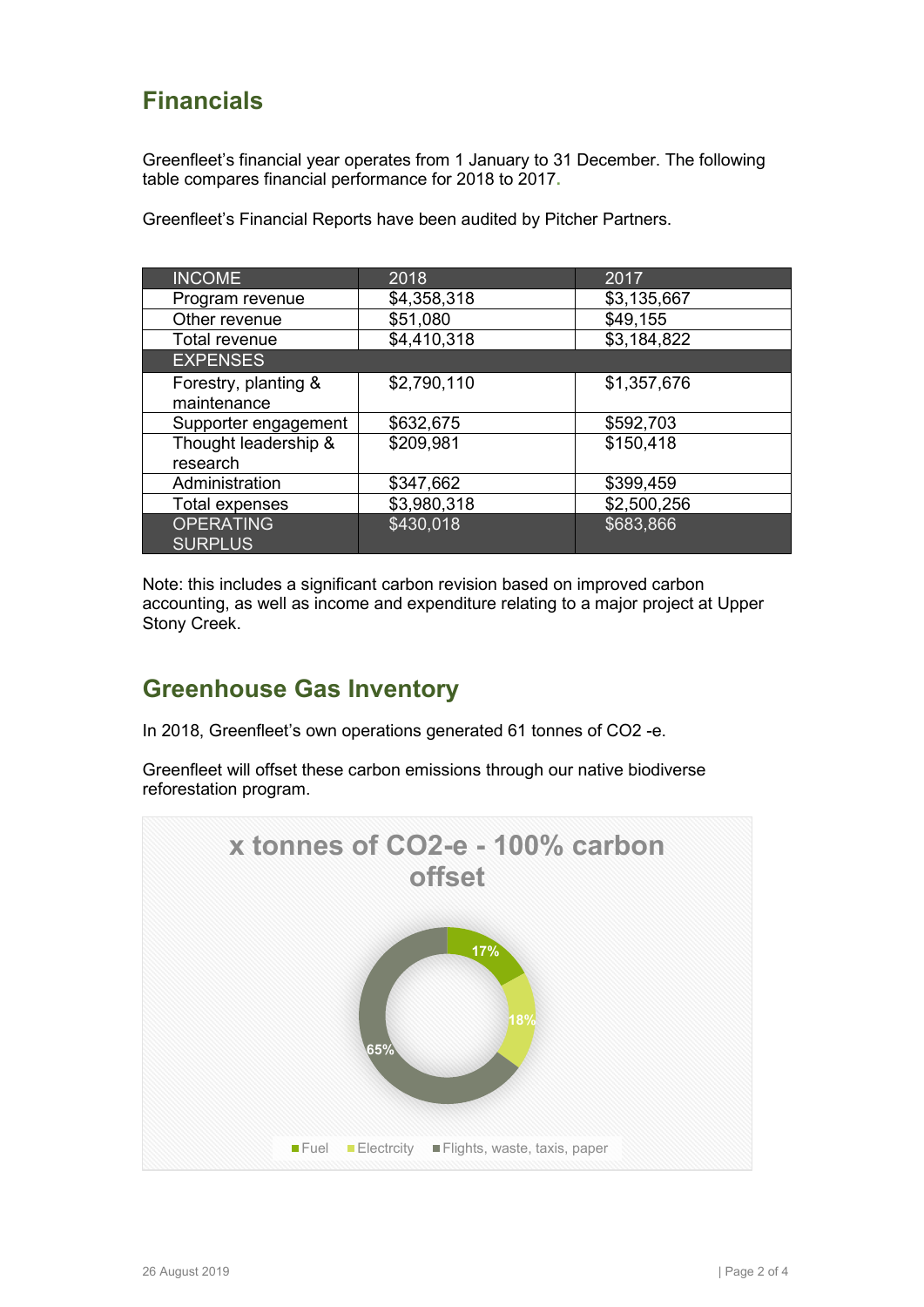#### **Governance**

#### Our Board

The Greenfleet Board is composed of leaders from a variety of academic, commercial and sustainability backgrounds. This broad experience helps Greenfleet continue to move forward as a purpose-driven organisation.

| Gunther Jurkschat (Chair) | <b>Alexis Denby</b>  | Jack Holden                   |
|---------------------------|----------------------|-------------------------------|
| <b>Phil Thomas</b>        | <b>Frank Farrall</b> | David Lamb                    |
| (Company Secretary)       |                      |                               |
| The Hon. Tom Roper        | Dominique Hes        | Angela McClowry (on<br>leave) |

Our Business Advisory Council

The Business Advisory Council is a group of industry leaders which provides professional expertise and external feedback to the Greenfleet team.

| Roger Perry (Chair)                                                                            | <b>Philip Gentry</b>                                                             | Chris Munro                                                                     |
|------------------------------------------------------------------------------------------------|----------------------------------------------------------------------------------|---------------------------------------------------------------------------------|
| Chris Balfour                                                                                  | Tony Maughan                                                                     | <b>Elliot Smith</b>                                                             |
| Joan Fitzpatrick                                                                               |                                                                                  |                                                                                 |
| The Greenfleet team                                                                            |                                                                                  |                                                                                 |
| <b>CEO</b><br>Wayne Wescott                                                                    | <b>Land Strategy Manager</b><br>Eoghan O'Connor                                  | <b>Administration &amp;</b><br><b>Finance Manager</b><br><b>Christine Luong</b> |
| <b>General Manager</b><br>Michelle Sheehan                                                     | <b>Project Manager</b><br>Greta Korthaus                                         | Marketing &<br><b>Communications</b><br>Coordinator<br>Rebecca Peake            |
| <b>General Manager</b><br><b>Reforestation</b><br>Michael Coleman                              | <b>Marketing &amp;</b><br><b>Communications</b><br><b>Manager</b><br>Aline Riche | <b>Revegetation Projects</b><br><b>Officer</b><br>Monique Howard                |
| <b>General Manager</b><br><b>Marketing &amp;</b><br><b>Engagement</b><br><b>Alison Milfull</b> | <b>Partnerships Manager</b><br>Shreya Hegde                                      | <b>Contractor Manager</b><br>(Revegetation)<br>Stephen Carr                     |